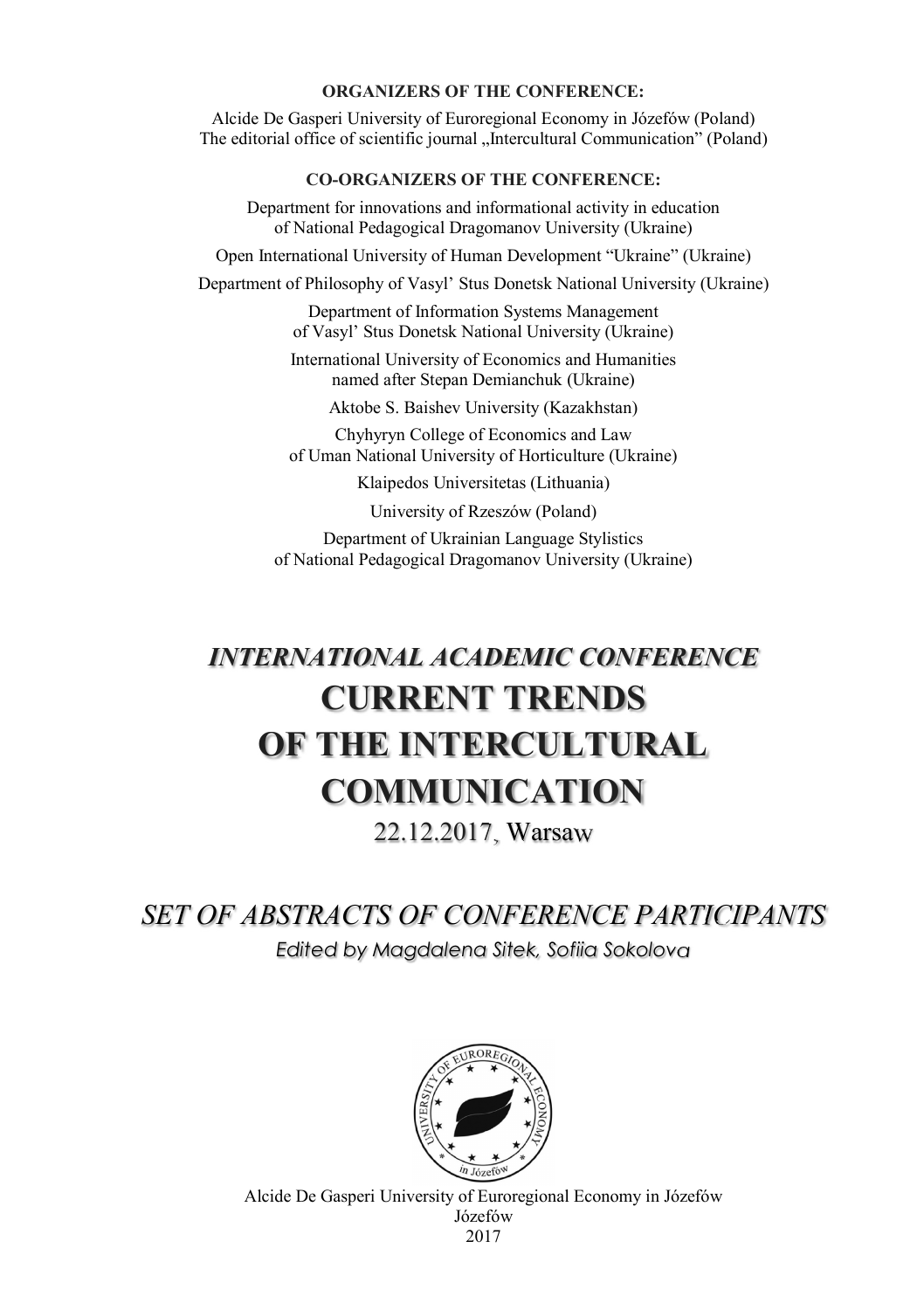International Academic Conference "Current Trends of the Intercultural Communication" (22.12.2017, Warsaw): Set of abstracts of conference participants (e-book). Edited by Magdalena Sitek, Sofiia Sokolova. Józefów: Alcide De Gasperi University of Euroregional Economy, 2017. Open access: https://sites.google.com/view/intcult/archive?authuser=0

WWW: https://sites.google.com/view/intcult E-mail: intercult.communik@gmail.com

ISBN 978-83-62753-87-1

Cover, typesetting, type-matter: Sofiia Sokolova Volume 3,17 ark. ed. E-book Circulation – 100 copies Printing and binding: Alcide De Gasperi University of Euroregional Economy in Józefów

Address publisher

Alcide De Gasperi University of Euroregional Economy in Józefów

Poland, 05-410 Józefów, ul. Sienkiewicza 4 tel/fax (+48) 22 789 19 03 http://wsge.edu.pl www.interculturalwsge.com intercultural@wsge.edu.pl

© Alcide De Gasperi University of Euroregional Economy in Józefów

All Rights Reserved. Copying, reprinting and distribution of all or part of this publication without permission is prohibited.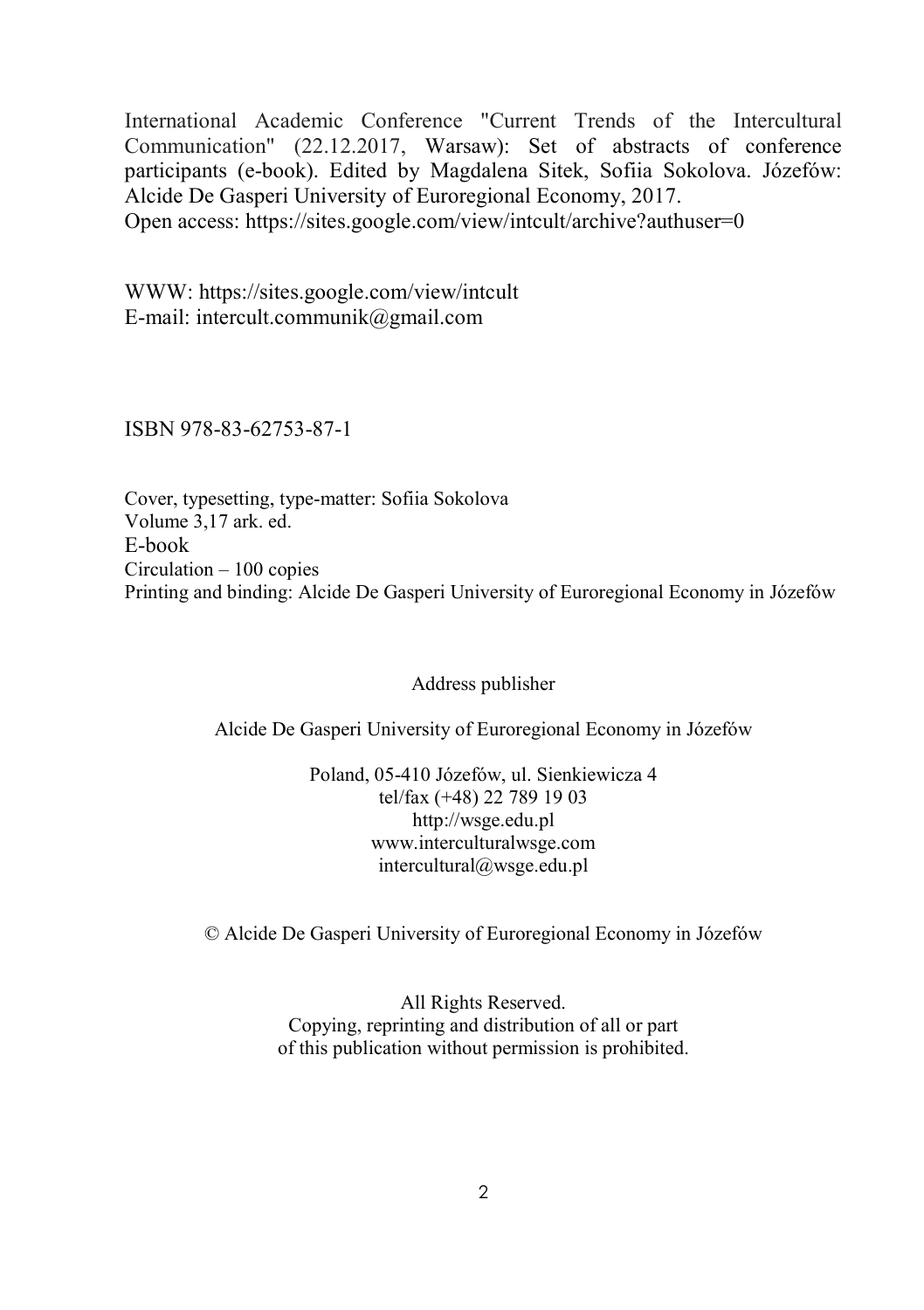# INTERNATIONAL ACADEMIC CONFERENCE<br>"CURRENT TRENDS OF THE INTERCULTURAL COMMUNICATION"<br>22.12.2017, Warsaw

## Table of contents

|                                                                                                                                                                                                                   | 7  |
|-------------------------------------------------------------------------------------------------------------------------------------------------------------------------------------------------------------------|----|
| <b>INTRODUCTION</b>                                                                                                                                                                                               |    |
| The Metaphysical Dimension of Intercultural Communication in The Context<br>of The Alien/Other Social Discourse / Metafizyczny wymiar komunikacji<br>międzykulturowej w kontekście społecznego dyskursu Obcy/Inny | 8  |
| CURRENT TRENDS OF THE INTERCULTURAL COMMUNICATION: PHILOSOPHY                                                                                                                                                     |    |
|                                                                                                                                                                                                                   | 11 |
| Interethnic communication as a consequence of internal migration in<br>conditions of hybrid war in Ukraine / Міжетнічна комунікація як наслідок<br>внутрішньої міграції в умовах гібридної війни в Україні        |    |
| Philosophical Concept of Statehood of Ukraine in the Modern Information<br>Space / Філософська концепція державності України в сучасному<br>інформаційному просторі                                               | 13 |
| Morphological and Functional Contexts of Democratization of Higher<br><b>Education Management</b>                                                                                                                 | 15 |
| Development of Students' Critical Thinking in Educational Society                                                                                                                                                 | 16 |
| <b>CURRENT TRENDS OF THE INTERCULTURAL COMMUNICATION: CULTUROLOGY</b>                                                                                                                                             |    |
| Inter-Cultural Dialogue and Social Cohesion in the Context of Multi-<br>Culturalism                                                                                                                               | 17 |
| <b>CURRENT TRENDS OF THE INTERCULTURAL COMMUNICATION: LANGUAGE</b>                                                                                                                                                |    |
| Multilingualism in Post-Soviet Space (in Kazakhstan and Georgia)                                                                                                                                                  | 18 |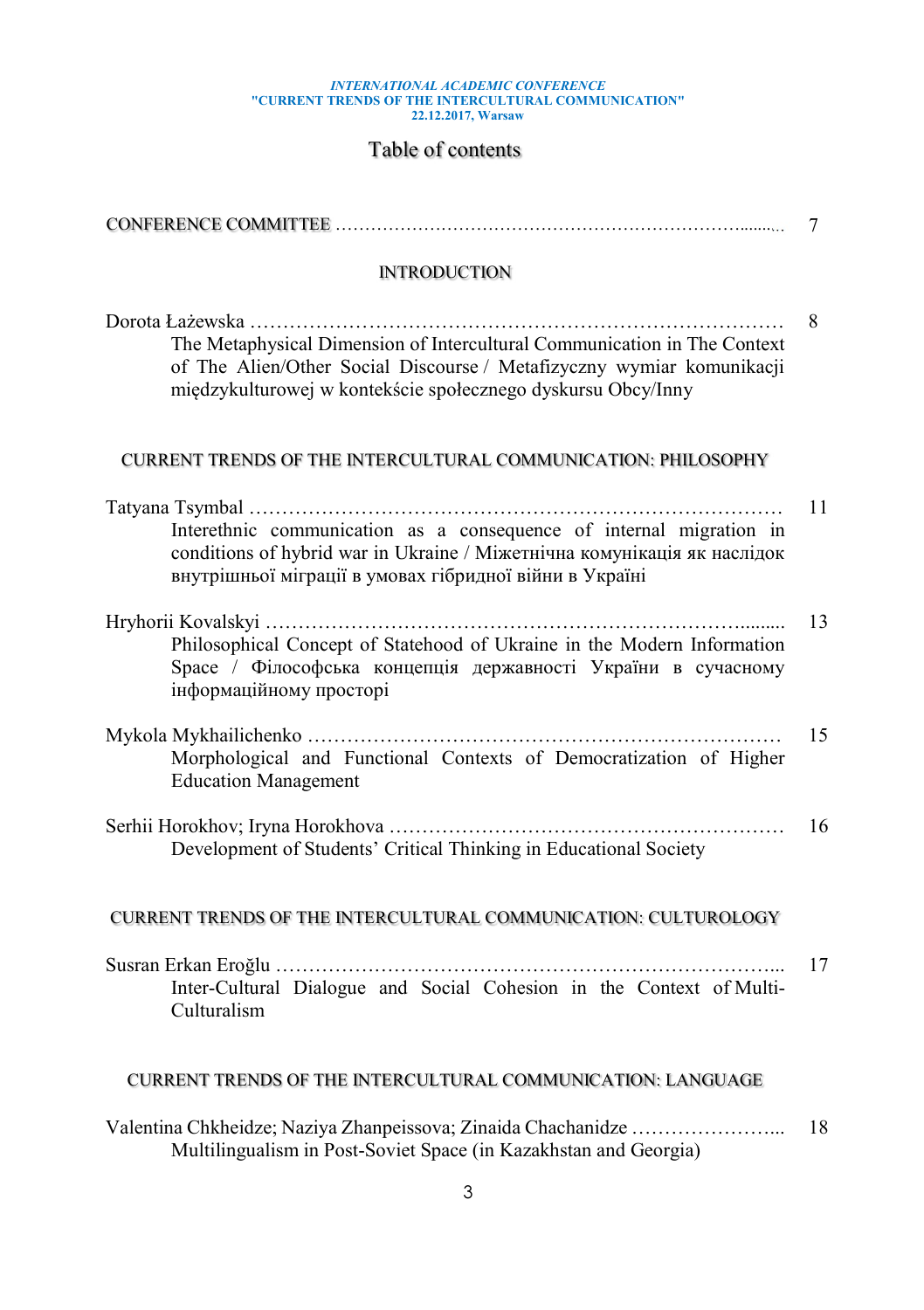#### INTERNATIONAL ACADEMIC CONFERENCE "CURRENT TRENDS OF THE INTERCULTURAL COMMUNICATION" 22.12.2017, Warsaw

Mykola Koromysel Borys Grinchenko Kyiv University Ukraine, Kyiv nicolas.primero@ukr.net

## Concept of language and social norm in German language. Axiological and emotional aspects.

The research is conducted for the functioning of new elements, new structural relations and rules of usage closely related to the development of the language in contemporary German.

Purpose. The research is aimed at determining the linguistic and social norm, the functioning of phraseological units in contemporary German at the level of evaluation and perception.

Methods. The definitions of linguistic and social norms of contemporary German language are given and they are based on analysis, generalization and systematization of scientific sources.

Results. Linguistic norms do not remain unchanged in contemporary German. The language is constantly changing and therefore requires standardization. The average German speaking person adheres to a system of rules that defines a peculiar pronunciation of sounds and their combinations inherent in literary language. The main force of the development of any system is the internal and external factors and the language one is not an exception. One may distinguish primary and secondary phrase formation among the main factors. The evaluation and emotionality of phrase perception have the main role in the development of the language and social norm in the German language.

Keywords: linguistic norm, social-linguistic identificator, phraseological innovations, phrase formation, evaluation semantics, emotionality, German language.